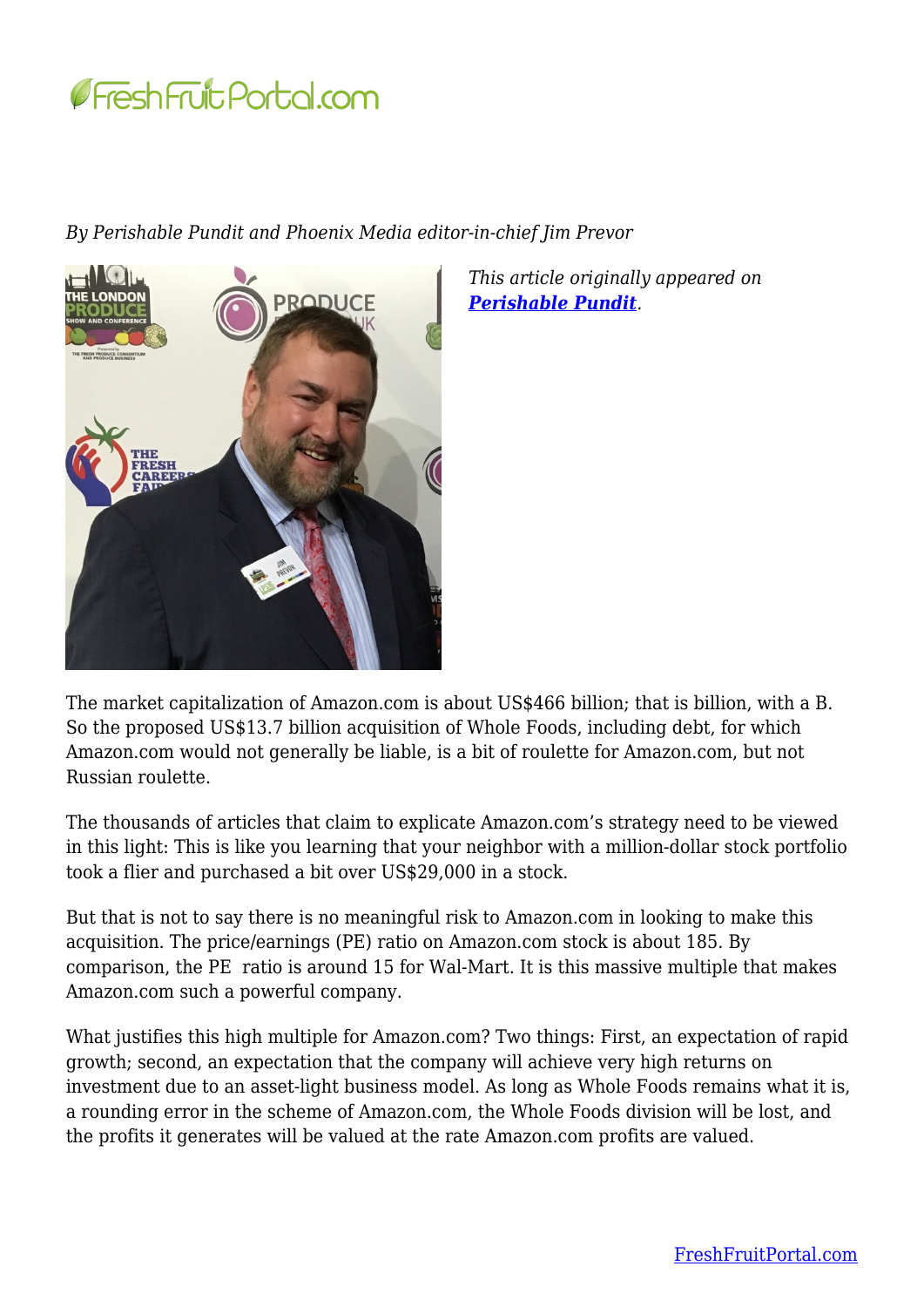

If, however, Whole Foods was to dramatically grow as a conventional retailer, it would soon weigh down Amazon.com's PE ratio — even if it was very successful! The nature of the internet is that whatever the upfront investment to develop the technology, once established, the marginal cost of handling additional volume is low.

Yet for conventional grocery, the formula is the opposite. Same-store sales growth, even of highly successful retailers, is measured in tiny increments. For the most part, if Whole Foods wants to double its sales as a conventional retailer, it has to double its store count. This is both difficult — thus slow — to accomplish and requires substantial investment on which the return is modest.

Do you ever wonder why a giant firm such as C.H. Robinson — publicly traded with an easy ability to raise capital — doesn't go out and just buy up D'Arrigo Bros of California, the Wonderful Companies, Duda or any other giant producers and the land base behind them? It is because its whole stock market valuation revolves around high returns on invested capital, and realizing those returns involves minimizing invested capital.

Just as C. H. Robinson doesn't want to own hundreds of thousands of trucks, rail cars, ships or planes, it doesn't want billions of dollars of land earning a percentage point or two on its balance sheet.

## **Which is why this deal will ultimately be problematic for Amazon.com.**

It is easy to see why the shareholders of Whole Foods would want to sell. The company is stuck in a classic specialty food dilemma. It specializes in moving low volumes at high margins. This requires constant innovation and a willingness to reinvent oneself. It is why Frieda's always has new products coming out and why, despite innovating kiwifruit, Frieda's is not who you call if you want to book ten loads a week of kiwifruit.

There was a time Perrier was only available through specialty foods distributors and a time Whole Foods was one of the few sources for organic and natural products. Now both are mainstream. Wal-Mart sells much more organic food than does Whole Foods.

So, lacking some new product category with which to differentiate itself, Whole Foods has tried desperately to find a way to keep customer loyalty. We spoke critically of its efforts in a piece titled, **[Whole Foods' 'Responsibly Grown' Program Turns Out To Be Pretty](http://www.perishablepundit.com/index.php?article=2970) [Irresponsible And Implies Other Farmers Are Not 'Responsible Growers'](http://www.perishablepundit.com/index.php?article=2970)**, as Whole Foods tried to imply that consumers could count on Whole Foods to sell products which were somehow more sustainable, more ethical, etc. — although, in fact, in many, many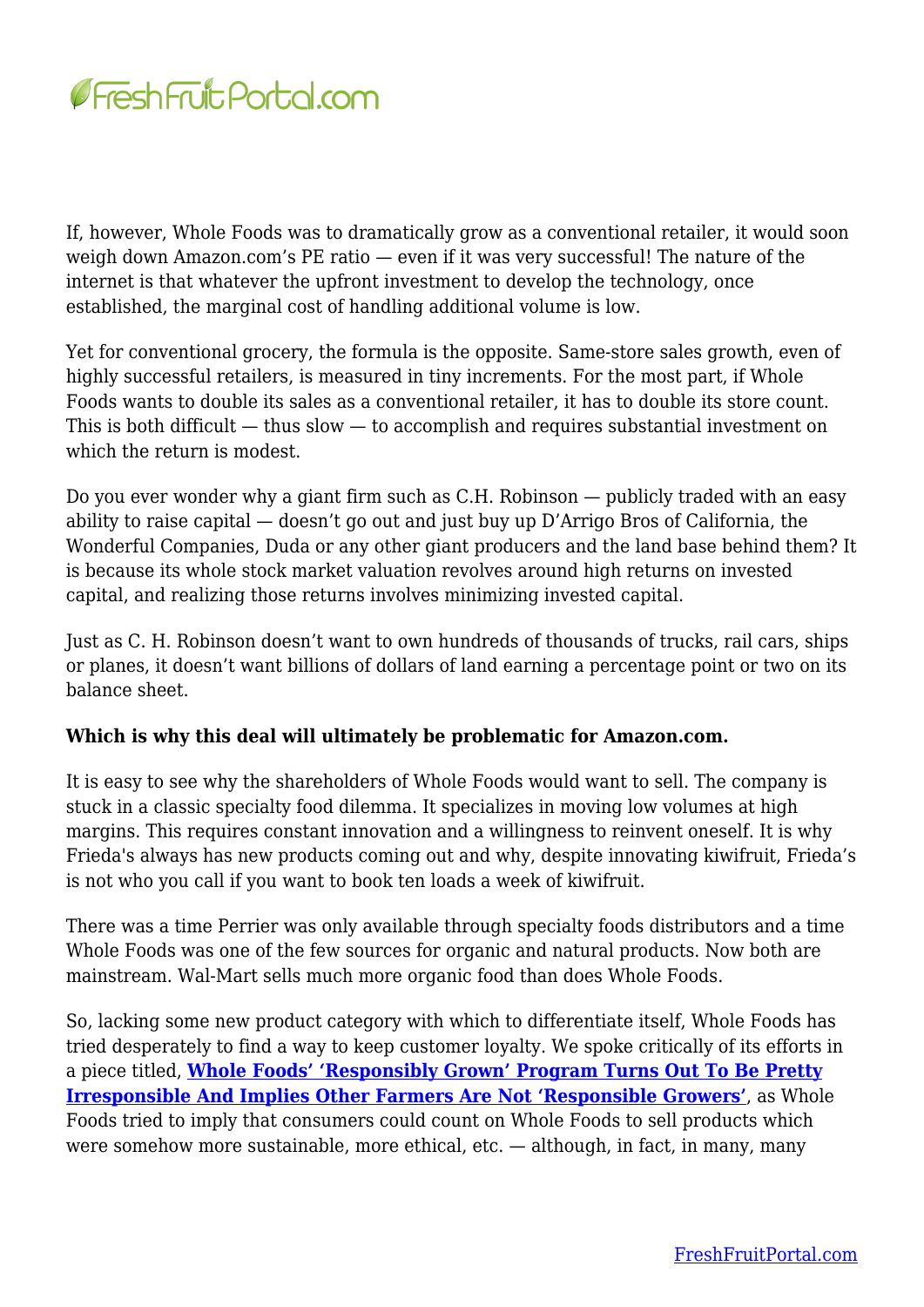

cases, it is the same product sold elsewhere.

In any case, Whole Foods' efforts in this regard have been schizophrenic as it claimed its products were uniquely infused with values and ethics, and thus worthy of a premium, while the company's efforts were simultaneously devoted to persuading consumers that the chain did not deserve the "Whole Paycheck" moniker many have applied to it.

The bottom line is that Whole Foods was caught between a rock and a hard place, and this offer, like Jeff Bezo's personal offer for **[The Washington Post](https://www.bloomberg.com/news/articles/2013-08-08/why-jeff-bezos-bought-the-washington-post)**, was a Godsend for Whole Foods (and, previously, *Washington Post*) shareholders. It is entirely possible that another retailer may come in with a higher bid for Whole Foods, but this is not because of the value of the company, but more because many retailers have an interest in making sure Amazon.com pays up for its opportunities. If Amazon.com did not buy the company, the next offer would likely not have been 3% less; it might have been 30% less.

## **So the win is clear for Whole Foods shareholders.**

As for what Amazon.com gains? There are lots of things to put on the list: A procurement team, fine locations in good demographic areas that can be used as showcases for private label product and pick up points for click-and-collect initiatives, a distribution system useful for fresh product, a brand that resonates with the high demographic consumer, etc.

The issue is not that some of these things aren't useful or valuable — it is that most could have been acquired, in a format more suitable to Amazon.com's needs, for a small portion of the cost.

You see the overselling of synergy of ownership happening all the time in media acquisitions. Some investment banker has the idea to combine a content-producer with a content-distributor, thus ensuring that a movie has outlets in theaters, on cable, for theme park rides etc., while the distributor has an assured source of content.

The problem is, of course, that if this actually happens, the distributor is committed to suboptimal content, so it ultimately is less successful with consumers than it could have been had it been free to select the most optimal content to play in its theatres, on its cable channels, to feature in its theme parks.

In other words, if Amazon.com needs click-and-collect spots, it would be better to make a deal with Walgreens, with more than 8,000 stores, than try to use Whole Foods with about 440 stores. Walgreens might even pay Amazon.com to bring people into their stores. If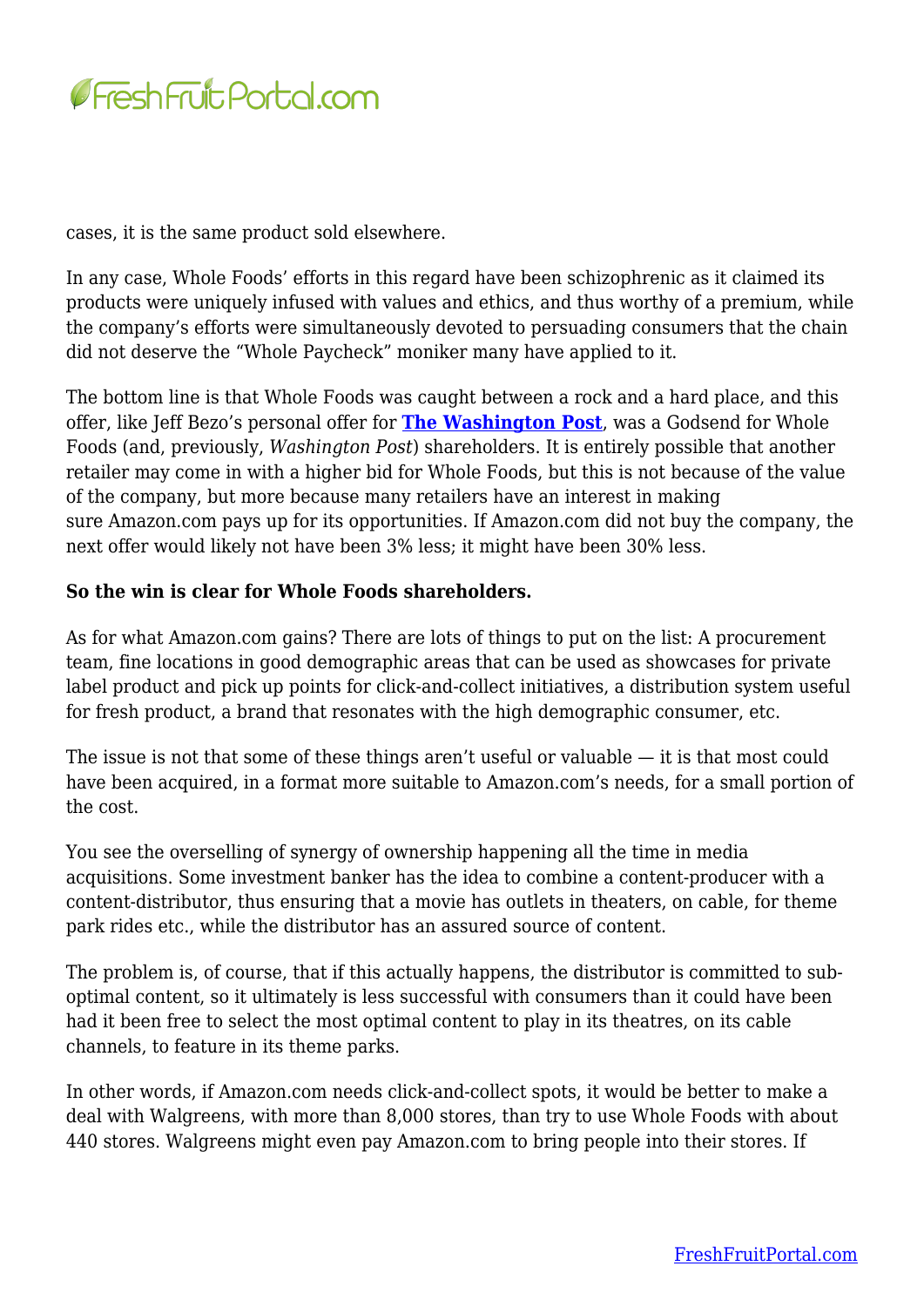

Amazon.com needs refrigerated warehouses, they can be built in more optimal layouts, sizes and locations with a lot less than \$13.7 billion and, jeepers, procurement teams? We could put one together for Amazon.com and would only charge one billion!

The Whole Foods brand has power but also a reputation of being expensive. Its ability to scale is unclear. Its appeal — that these products are in some way … through health, for the earth, ethically produced … better than those of its competitors — is closely connected to its image as high-priced. Would anybody believe that a Ferrari or a Rolls Royce is still a Ferrari or Rolls Royce if the new model is cheaper than a Chevrolet?

There are many articles saying that Amazon.com will help Whole Foods lower prices with a more efficient supply chain. This is doubtful. Whole Foods has a high cost supply chain, both because it carries many low volume items and because its store locations are just a few in most markets. If Publix has 150 stores in a metropolitan area and Whole Foods has one by the university, it will have a more expensive supply chain.

More importantly, low prices will alienate all those who love Whole Foods. It is not credible to say, "We treat our employees better than anyone; we make sure our vendors treat their employees better than anyone else; we are more protective of the earth than anyone else, and we provide you with food fresher, more wholesome and more healthy than anyone else — and our food is also cheaper than anyone else's."

Indeed, one reason Amazon.com was willing to do this deal is that the Wall Street types are attracted to a brand such as Whole Foods and perceive it to have value. A lower scale brand might have made more sense but wouldn't encourage the maintenance of that 185 PE ratio!

There is value in everything. Sam Walton learned the grocery business by serving on the board of directors of Winn-Dixie. Then he crushed Winn-Dixie. Being deeply immersed in grocery may provide Amazon.com executives with similar insight. But, in the end, the magic number is that 185 PE ratio, and there the math is daunting.

As long as Whole Foods stays small or expands in scalable ways, such as Amazon.com selling the Whole Foods branded product online, the PE ratio can be supported, and the experiment, the toe in the water of grocery, can continue.

The minute Amazon.com has to announce an intention to pour billions of dollars into brickand-mortar assets and holding inventory, the jig would be up, the PE would collapse, and the might of Amazon.com would be diminished.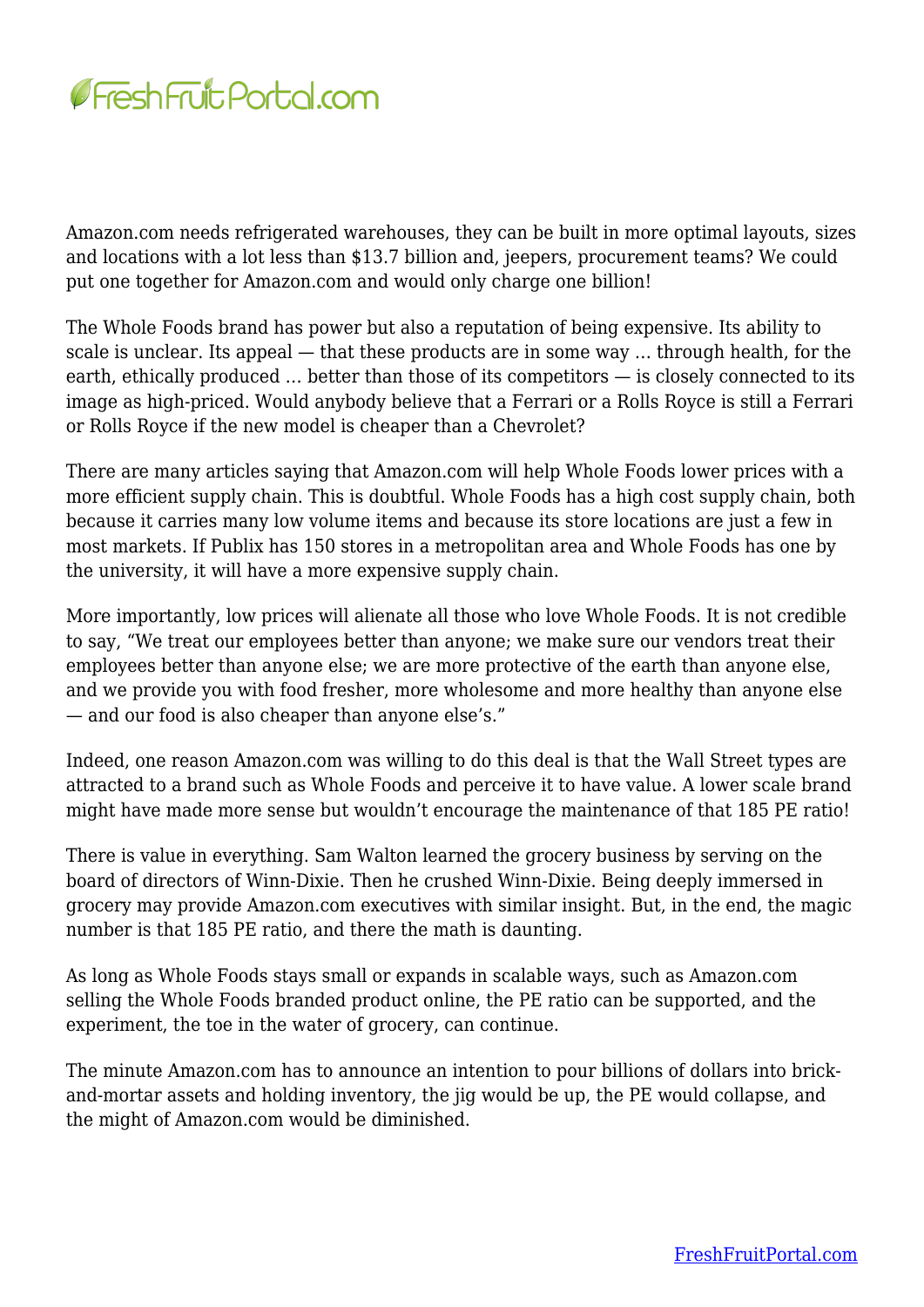

Bezos will guard against this at all cost. As a result, that scenario will be unlikely to happen, so don't look for thousands of Whole Foods superstores rolling out across the country. It is more likely Amazon.com will learn for a bit, keep the brand and divest the brick-and-mortar — making arrangements with stores as needed for its physical contact needs with consumers.

Share prices of grocery companies dropped significantly after the Amazon.com/Whole Foods deal was made public. Some of this might be justified as part of a broader look at the grocery market, where deep discounters, such as Aldi and Lidl, are adding significant pressure on margins.

But the specific impact of the acquisition announcement was a fear that Amazon.com, intent upon securing market share in grocery, would be content to operate at break-even or even at a loss, content that it could profit from selling other products to customers buying food from Amazon.com/Whole Foods.

There is nothing new about this insight. Indeed, it is specifically the same fear engendered in grocery executives by Wal-Mart's rollout of supercenters. They feared that Wal-Mart would be content to sell grocery on a break-even basis just to draw consumers to supercenters, whereby consumers would buy high-margin general merchandise.

Of course, Wal-Mart found out that food is such a big business, and if you have any success, it overwhelms everything else. So what might have sounded like a reasonable theory when Wal-Mart's food sales accounted for one or two percent of total sales, stopped being very plausible when a majority of Wal-Mart's sales started coming from food.

In fact many retailers pursue perishable sales in order to capture the frequency of store visits. Amazon.com has a special incentive to capture perishable sales, as controlling this volume could give it a competitive advantage on delivering other products but — and it is a big but — this advantage only occurs if consumers buy the products for delivery.

In other words, if you can get consumers to rely on you to deliver them milk every day, and the consumers cover the cost of the delivery stop, you have a golden opportunity to sell other products on that same stop and can do it less expensively than any competitor.

Despite denials, this is why, in the end, Amazon.com would like to have its own delivery operation. If Amazon.com allows UPS to deliver goods for them, the company also is allowing UPS to offer delivery to smaller vendors with efficiencies made possible by Amazon.com's large volume.